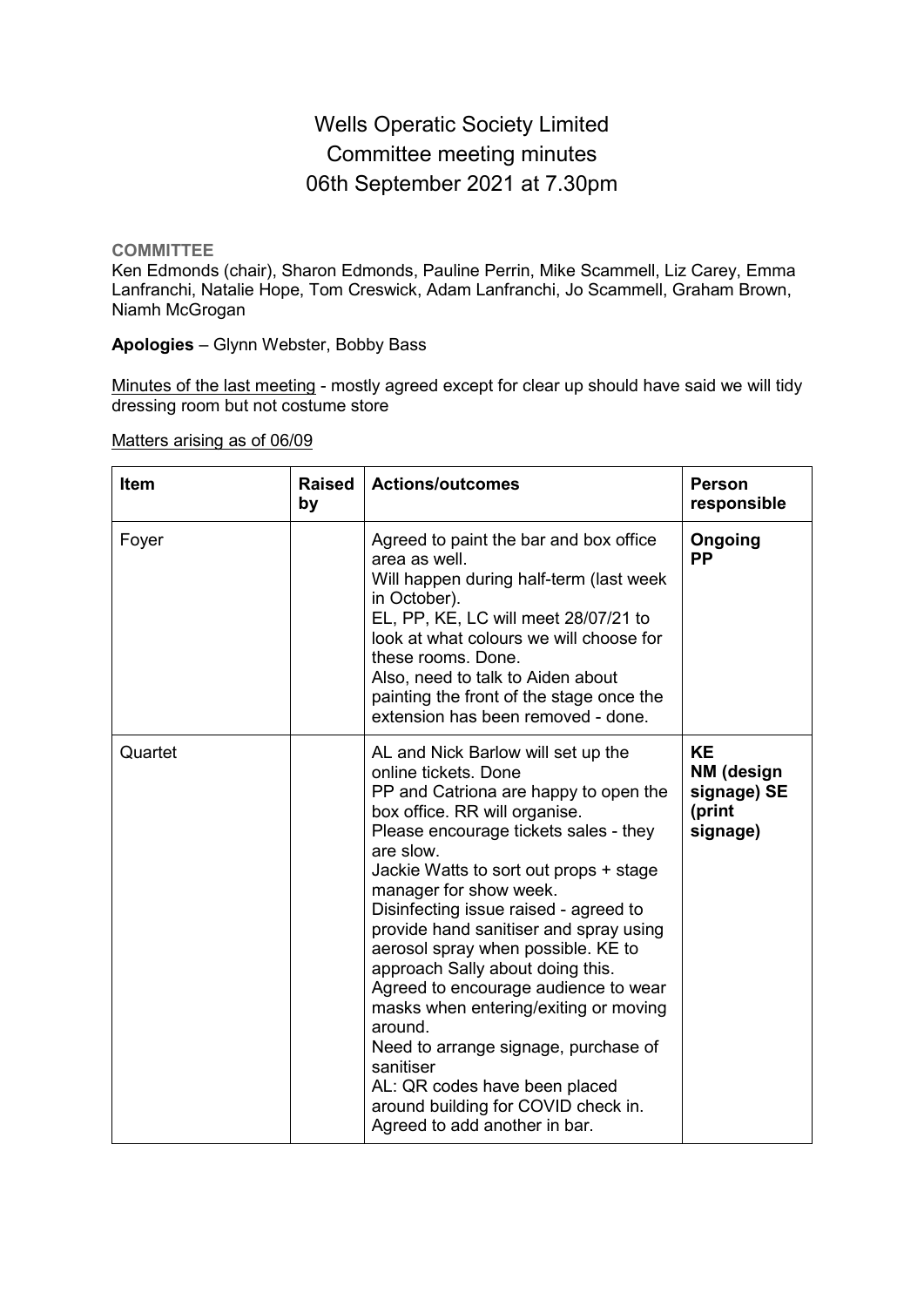| First half of<br>production list on<br>wall beside door to<br>corridor isn't there. If<br>doesn't reappear will<br>need replaced. | <b>KE</b> | NM to replace if original doesn't<br>reappear.<br>Has been found, but frame is broken so<br>need to get new one.                                                                                                                                                                                                                                                                                                                                                                                                                                                                                                                                                                                                                                                                                                                                                                                                              | <b>MS</b>                                      |
|-----------------------------------------------------------------------------------------------------------------------------------|-----------|-------------------------------------------------------------------------------------------------------------------------------------------------------------------------------------------------------------------------------------------------------------------------------------------------------------------------------------------------------------------------------------------------------------------------------------------------------------------------------------------------------------------------------------------------------------------------------------------------------------------------------------------------------------------------------------------------------------------------------------------------------------------------------------------------------------------------------------------------------------------------------------------------------------------------------|------------------------------------------------|
| Memoriam for<br>Sharon Upham                                                                                                      |           | Peter Upham would like to host an<br>event in memory of Sharon, date TBC                                                                                                                                                                                                                                                                                                                                                                                                                                                                                                                                                                                                                                                                                                                                                                                                                                                      | <b>KE</b><br>Ongoing                           |
| <b>Email from Alex</b><br>Mnatzaganian on<br>behalf of The<br>Powells of<br>Michaelstone Y<br><b>Fedw Historic Trust</b>          |           | Heating, pit, workshop, renovations to<br>corridor, box office and bar and<br>audiovisual equipment suggested.<br>Agreed to request funds for mixing desk<br>and audio visual equipment for<br>backstage & bar.<br>Email sent and waiting for response.                                                                                                                                                                                                                                                                                                                                                                                                                                                                                                                                                                                                                                                                       | <b>KE</b><br>Done.                             |
| The tree of doom                                                                                                                  |           | PP and KE to contact the person that<br>trimmed it last time.<br>Done. Waiting for approval from tree<br>officer.                                                                                                                                                                                                                                                                                                                                                                                                                                                                                                                                                                                                                                                                                                                                                                                                             | <b>KE</b><br><b>PP</b>                         |
| First aid training                                                                                                                |           | NH looked into this.<br>Update: still unclear what applies to us.<br>Based on what other theatres have, we<br>need qualified first aiders on site for<br>chaperoning. On the events side, and<br>members of the public, we either need<br>to pay for or find someone with access<br>to the purple guide to find out what's<br>required.<br>Need someone in charge to run this.<br>Found a deal for a group rate of £600<br>for 12 people $+ £10$ for certificates from<br>a local firm.<br>Need to check the handbook first to see<br>what our insurance says and what we<br>need to cover this, before deciding the<br>kind of training we will get.<br>Update: free courses are unlikely to be<br>sufficient. Will price bringing external<br>first aiders in for performances.<br>KE to talk to Richard about the<br>handbook & risk assessment.<br>EL to take a look at what we have.<br>NH will look into what NODA has. | <b>NH</b><br><b>KE</b><br><b>EL</b><br>Ongoing |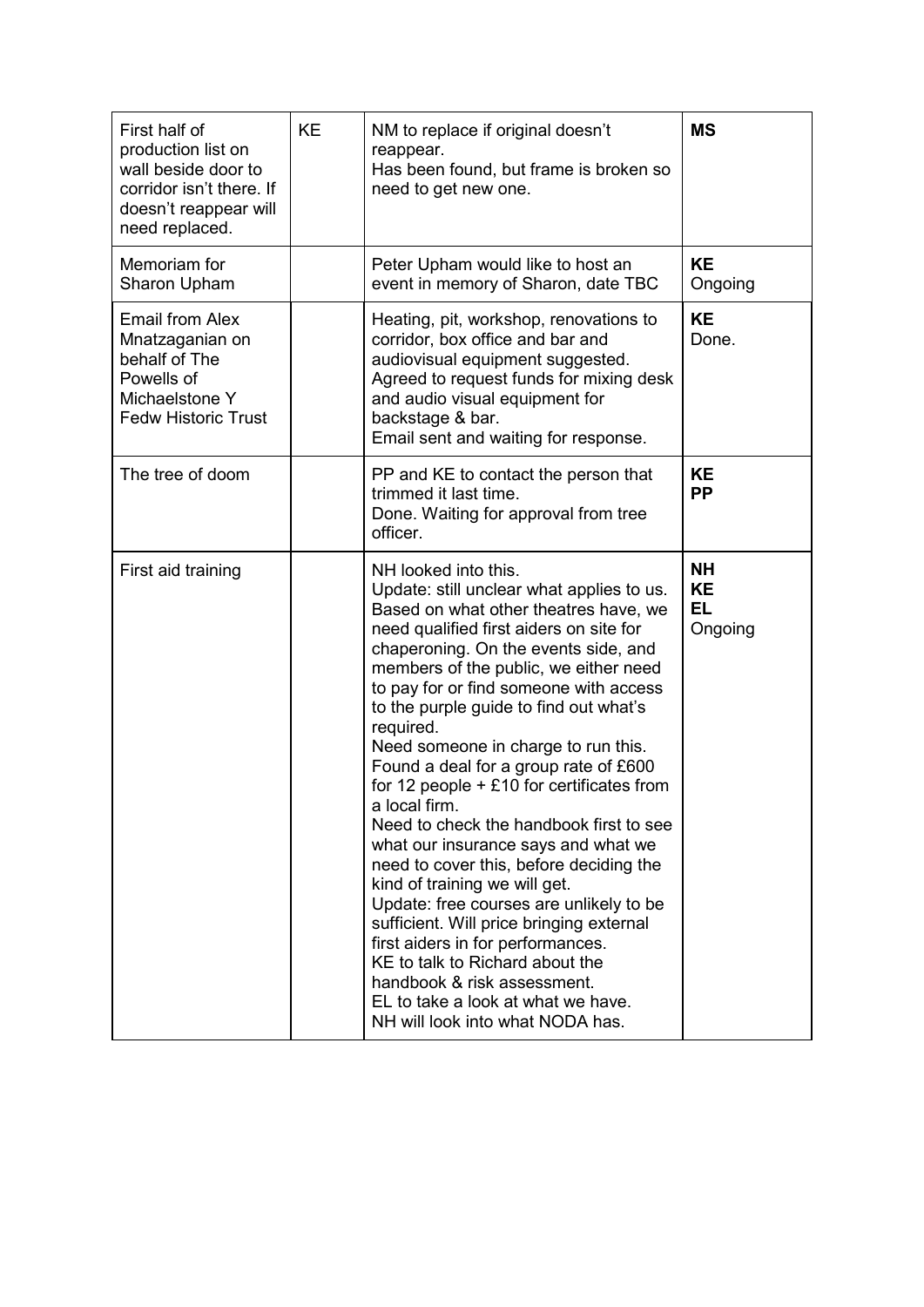### Correspondence as of 06/09

| Item                                                 | <b>Actions/outcomes</b>                            | Person<br>responsible |
|------------------------------------------------------|----------------------------------------------------|-----------------------|
| Email from Gerald Eyers re<br>From the Heart concert | Confirming that concert not going<br>ahead in 2021 |                       |

#### Treasurer's Report & Box Office as of 06/09

| <b>Item</b>                                                                                                                                                                                                                                                                                                                                                                          | <b>Actions/outcomes</b>                                                                                                                                                                                    | <b>Person</b><br>responsible |
|--------------------------------------------------------------------------------------------------------------------------------------------------------------------------------------------------------------------------------------------------------------------------------------------------------------------------------------------------------------------------------------|------------------------------------------------------------------------------------------------------------------------------------------------------------------------------------------------------------|------------------------------|
| Accountants want to change us to<br>a new insurance company. We<br>have NODA insurance which we<br>are keeping, but this refers to the<br>other which we have for building<br>and additional needs.<br>NODA insure movables <i>i.e.</i> props,<br>costumes, computers etc. up to<br>£47K<br>All other building, fixtures &<br>fittings etc. on other policy and is<br>approx. £1.2M. | Need to check:<br>Agreed to find out how much of an<br>increase the premium would be to<br>increase NODA to £75 coverage.<br>Agreed for broker to try and find<br>cheaper coverage for other<br>insurance. | <b>PP</b>                    |
| Bar prices                                                                                                                                                                                                                                                                                                                                                                           | Can't do public and member prices<br>any more - propose one price and<br>slight increase in response to other<br>cost increases? PP has sent a<br>proposed new price list to KE.                           | <b>PP</b><br><b>KE</b>       |

## Membership as of 06/09

| <b>Item</b>             | <b>Actions/outcomes</b>                                                                                                                                                                                                                                                      | <b>Person</b><br>responsible |
|-------------------------|------------------------------------------------------------------------------------------------------------------------------------------------------------------------------------------------------------------------------------------------------------------------------|------------------------------|
| Reinstate<br>membership | Will reinstate from 1st September.<br>Roll on as usual from member's current roll on date.<br>Each member can see this date on the website if they<br>log in. Done.<br>PP will be there on a Friday night social to accept<br>money and hand out car park pass. Will do once | <b>PP</b>                    |
|                         | parking passes arrive.                                                                                                                                                                                                                                                       |                              |

## Publicity as of 06/09

| <b>Item</b> | <b>Actions/outcomes</b>                                       | <b>Person</b><br>responsible |
|-------------|---------------------------------------------------------------|------------------------------|
|             | Handover   KE and AL to have Publicity Officer role handover. | <b>KE</b><br><b>AL</b>       |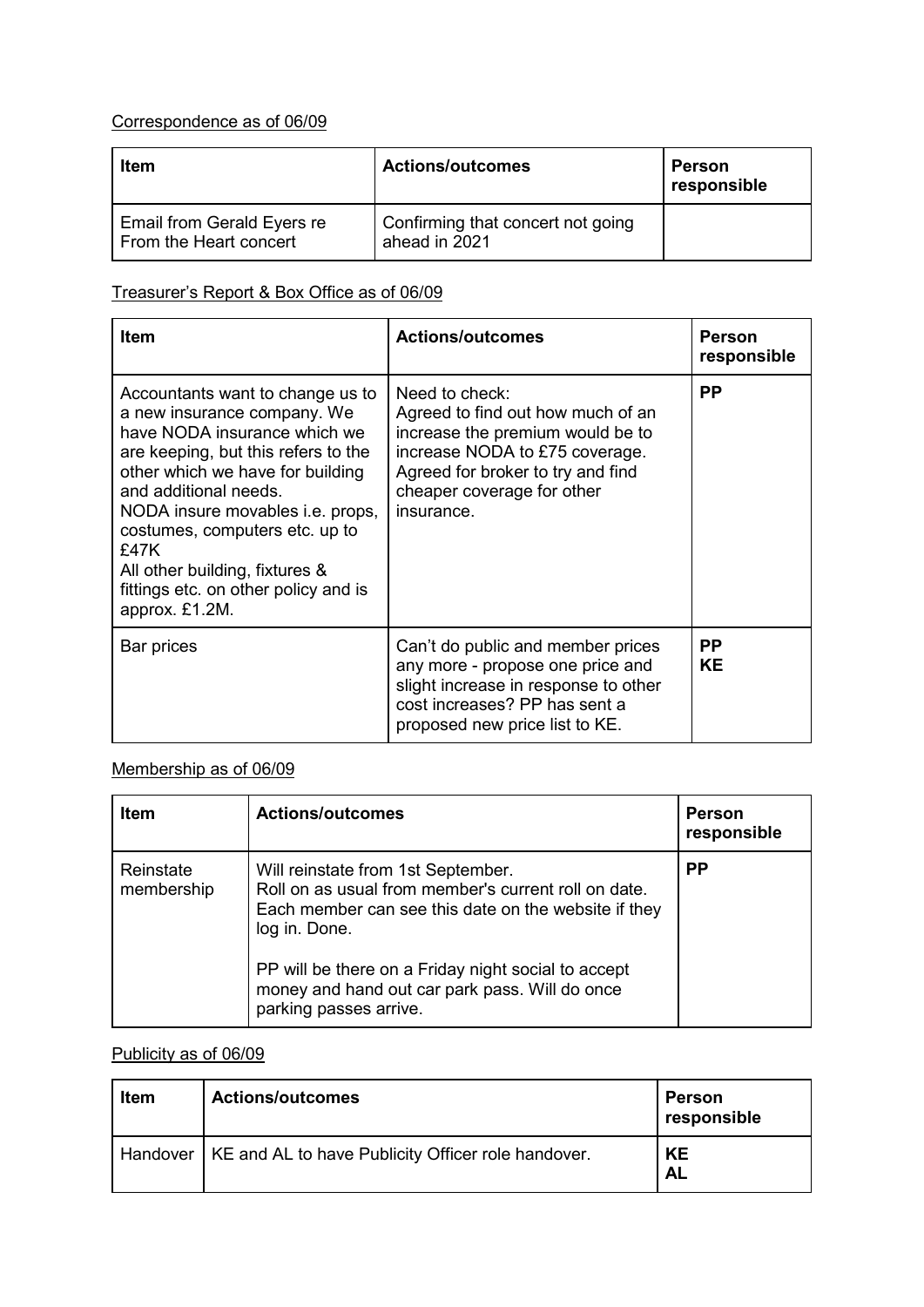|           |                                                                              | Done      |
|-----------|------------------------------------------------------------------------------|-----------|
| Instagram | Theatre now has Instagram account which is linked with<br>the Facebook page. | <b>AL</b> |
| Website   | Content has been updated.                                                    | <b>AL</b> |
| Facebook  | Agreed to add committee details to fb page                                   |           |

#### Theatre renovations as of 06/09

| Item                                                                  | <b>Actions/outcomes</b>                                                                                                                                                                                                                                                                                                                                                      | <b>Person</b><br>responsible |
|-----------------------------------------------------------------------|------------------------------------------------------------------------------------------------------------------------------------------------------------------------------------------------------------------------------------------------------------------------------------------------------------------------------------------------------------------------------|------------------------------|
| Rehearsal room lighting<br>complete.                                  | Some ceiling areas & tiles need TLC                                                                                                                                                                                                                                                                                                                                          | <b>MS</b><br>Done            |
|                                                                       | Before renovation there was a double<br>panel with lights. However the LEDs<br>only needed one panel which is why<br>there are now gaps. We can currently<br>source the panels but not the metal<br>strips. May be able to source.                                                                                                                                           | <b>MS</b><br>Done            |
| Window frame in wardrobe<br>rotting and will need to be<br>looked at. | ER to speak with Steve Wilcox who did<br>Chamberlain St doors.                                                                                                                                                                                                                                                                                                               | <b>EL</b><br>Done            |
|                                                                       | £700 quote. Agreed.<br>Extractor fan will also be removed and<br>replaced with standard window. Frames<br>will be hardwood.                                                                                                                                                                                                                                                  | EL/AL<br>Done                |
| Toilet flooding                                                       | Seems to be a water pressure issue<br>with urinals rather than a leak. Water<br>turned off for now. Without a pressure<br>control valve is not easy to fix so may<br>need a plumber.                                                                                                                                                                                         | <b>MS</b><br>Done            |
| Update on dimmers                                                     | Lighting box not updated and entrance<br>door installation incomplete. To be<br>followed up.<br>Met with Neil Bishop - said he couldn't<br>do anything but told need money back if<br>improvements not made.<br>Auxiliary power supply insufficient for<br>the number of LED lanterns we have.<br>Neil has quoted for better mains supply.<br>Quote £465.60 inc.VAT. Agreed. | <b>GB</b><br>Ongoing         |
| <b>PAT</b> testing                                                    | Need to source training                                                                                                                                                                                                                                                                                                                                                      | <b>GB</b><br>Ongoing         |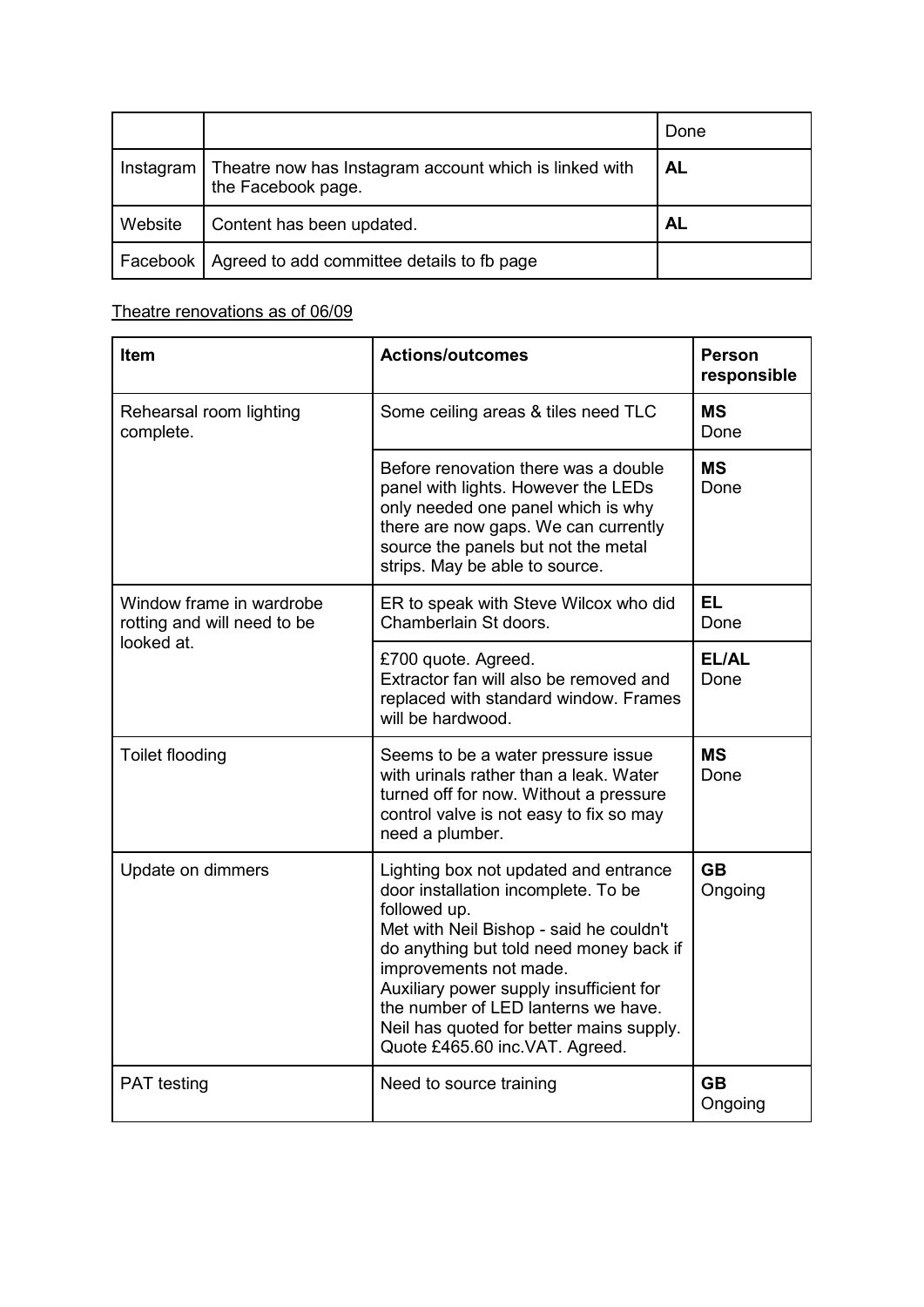| New sign for billboard by front<br>wall                                                                                                                                                                            | Three designs discussed. Design 3<br>proposed by GW and seconded by MS<br>and unanimously agreed.<br>Agreed to ask SE to see if builder will<br>quote to install sign.                                     | <b>KE</b><br>Ongoing |
|--------------------------------------------------------------------------------------------------------------------------------------------------------------------------------------------------------------------|------------------------------------------------------------------------------------------------------------------------------------------------------------------------------------------------------------|----------------------|
| Tree – yellow line edge. Sign<br>received and has gone up.<br>Rocks/boulders to be used<br>instead of lines. AL quote<br>agreed - five concrete posts and<br>necessary equipment to install<br>Parking in car park | SE to speak to builder about bringing<br>gate posts forward so can add closable<br>gate and sign and add posts around<br>tree to address tree and parking issue in<br>one.<br>Quote sent round and agreed. | <b>SE</b><br>Ongoing |
| Heating system. No issues<br>during Willows but will need to<br>monitor                                                                                                                                            | Ongoing monitoring                                                                                                                                                                                         | All<br>Done          |
| Camera\Wi-Fi system                                                                                                                                                                                                | Computers fixed. Now just need to drill<br>holes in door and possibly in roof for<br>ventilation and monitor.                                                                                              | <b>AL</b><br>Ongoing |

### Hire as of 06/09

| <b>Item</b>               | <b>Actions/outcomes</b>                                                                                                                                                                                                                                                                                                                                | <b>Person</b><br>responsible |
|---------------------------|--------------------------------------------------------------------------------------------------------------------------------------------------------------------------------------------------------------------------------------------------------------------------------------------------------------------------------------------------------|------------------------------|
| <b>Small Steps</b><br>x 2 | Ongoing                                                                                                                                                                                                                                                                                                                                                | <b>SE</b>                    |
| Cosmo<br>group            | On hold (CV-19)                                                                                                                                                                                                                                                                                                                                        | <b>SE</b>                    |
| Sustainable<br>Wells      | On hold (CV-19)                                                                                                                                                                                                                                                                                                                                        | <b>Sarah Briton</b>          |
| Theatre<br>Festival       | Neil Johnson who organises the Theatre festival in Wells<br>and he's enquiring about the possibility of hiring the<br>rehearsal room 9am - 5pm from Mon 5th - Friday 9th July<br>for a youth theatre week of workshops. Rehearsal room not<br>available Mon & Tue and auditorium set up for Quartet so<br>offered Wed-Fri. Is taking Wed-Fri for £200. | <b>SE</b><br>Ongoing         |
| Flower club               | May want to come back to normal booking arrangements<br>under reduced circumstances.                                                                                                                                                                                                                                                                   | <b>SE</b><br>Ongoing         |
| Comedia                   | Requested rehearsal space in February. Agreed and<br>arranged.                                                                                                                                                                                                                                                                                         | <b>SE</b>                    |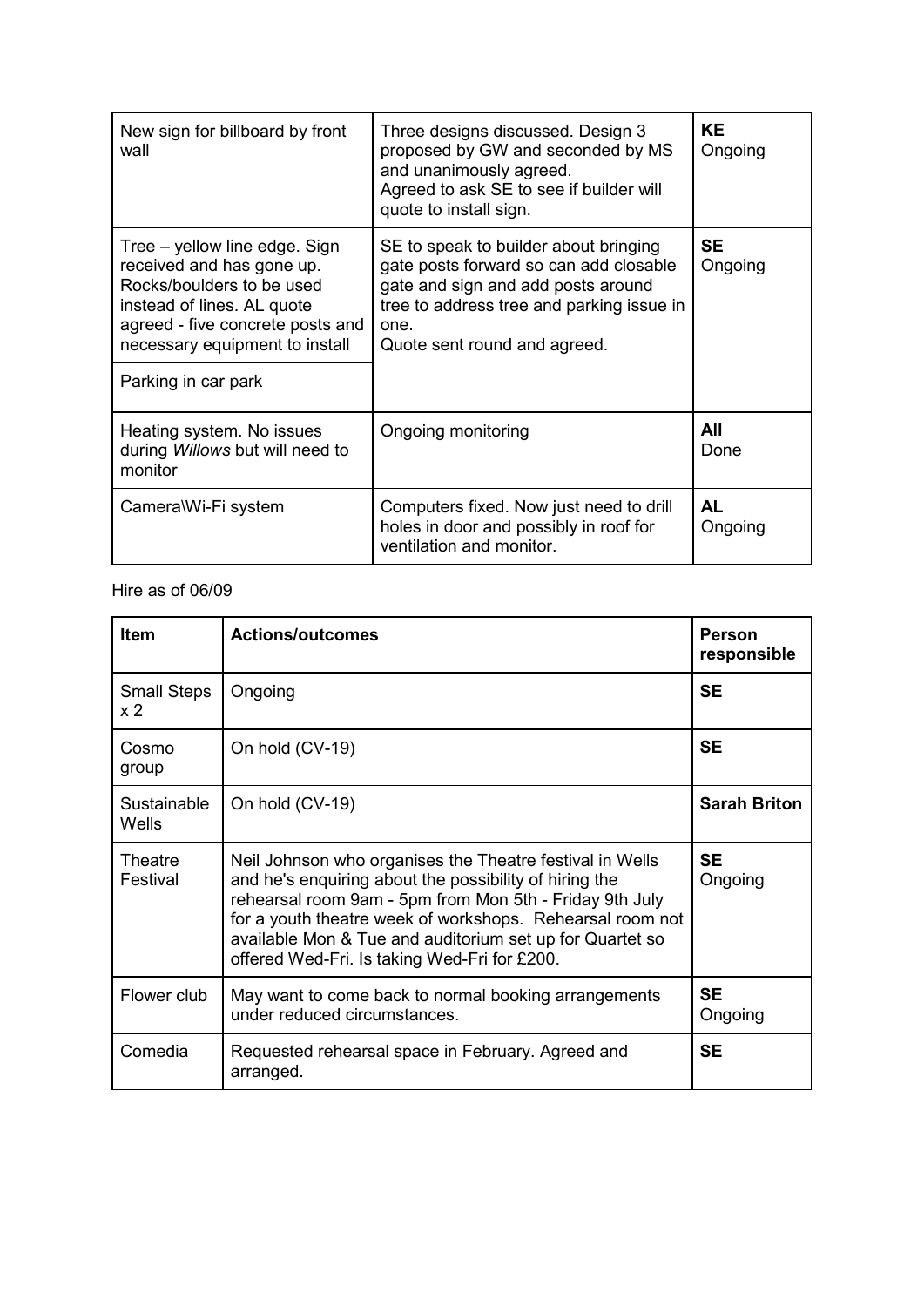## Productions as of 06/09

| <b>Quartet</b> by Ronald Harwood |                         | September 15 <sup>th</sup> -18th 2021 |                                |
|----------------------------------|-------------------------|---------------------------------------|--------------------------------|
| Director                         | Jackie Watts            | Producer                              | Ken Edmonds                    |
| <b>SM</b>                        | <b>Charlie Watkins</b>  | Lighting                              | Graham Brown                   |
| Sound                            | <b>Rick Fitzsimmons</b> | Projection                            |                                |
| Costumes                         |                         | Props                                 | <b>Pat Watkins</b>             |
| Prompt                           | Frieda Brown            | Makeup                                |                                |
| <b>Budget</b>                    | Agreed                  | Publicity                             | Ken Edmonds<br>Adam Lanfranchi |
| <b>Photos</b>                    | <b>Ken Edmonds</b>      | Programme                             | Ken Edmonds                    |
| <b>Ticket prices</b>             | £10                     | Rehearsal schedule                    | Agreed                         |
| FoH                              | Sally Trayhurn          | Tickets go live                       | 14th August 2021               |

| <b>Cinderella</b> by Vicky Orman |                        | Dec 11th - 18th 2021 |                               |
|----------------------------------|------------------------|----------------------|-------------------------------|
| Director                         | Ken Edmonds            | Producer             | <b>Vicky Orman</b>            |
| <b>SM</b>                        | <b>Charlie Watkins</b> | Lighting             | <b>Graham Brown</b>           |
| Sound                            | <b>Adrian Mitchell</b> | Projection           |                               |
| Costumes                         | Liz Carey              | Props                | Pat Watkins & team            |
| Prompt                           | Frieda Brown           | Makeup               |                               |
| <b>Budget</b>                    | Agreed                 | <b>Publicity</b>     | Adam Lanfranchi / Ken Edmonds |
| <b>Photos</b>                    | <b>Greg Tresize</b>    | Programme            | Ken Edmonds                   |
| <b>Ticket prices</b>             | £                      | Rehearsal schedule   | Agreed                        |
| FoH                              | Sally Trayhurn         | Tickets go live      | TBC                           |

| <b>Blood on the Canvas by Richard James</b><br>and<br><b>Rude Awakenings by Nicholas Ridley</b> |                                       | Mar 09th-12th 2022 |                                       |
|-------------------------------------------------------------------------------------------------|---------------------------------------|--------------------|---------------------------------------|
| Director                                                                                        | <b>Sharon Edmonds</b><br>Doreen Grant | Producer           | <b>Sharon Edmonds</b><br>Doreen Grant |
| MD                                                                                              |                                       | Choreography       | --                                    |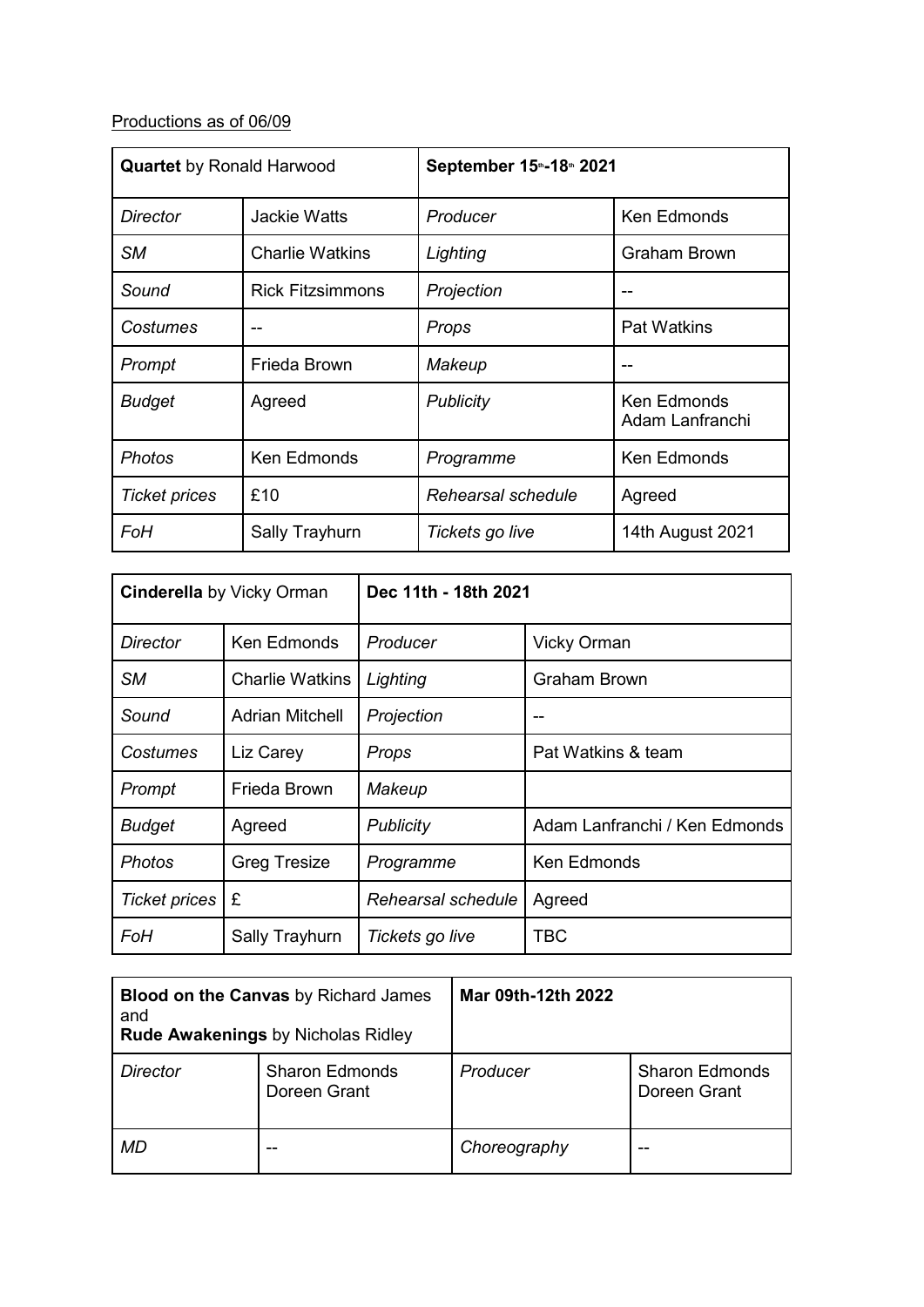| <b>SM</b>            |                                       | Lighting           | Nat Hope        |
|----------------------|---------------------------------------|--------------------|-----------------|
| Sound                | --                                    | Projection         | --              |
| <b>Costumes</b>      |                                       | Props              | --              |
| Prompt               | <b>Sharon Edmonds</b><br>Doreen Grant | Makeup             | --              |
| <b>Budget</b>        |                                       | <b>Publicity</b>   | Adam Lanfranchi |
| <b>Photos</b>        |                                       | Programme          |                 |
| <b>Ticket prices</b> | £8<br>£12                             | Rehearsal schedule | Agreed          |
| FoH                  | Sally Trayhurn                        | Tickets go live    |                 |

| <b>Big Fish by John August &amp; Andrew</b><br>Lippa |                                 | May 02nd - 07th 2022  |                                |
|------------------------------------------------------|---------------------------------|-----------------------|--------------------------------|
| Director                                             | Niamh McGrogan                  | Producer              | Doreen Grant                   |
| MD                                                   | <b>Sheila Ross</b>              | Choreography          | Julie & Elisha Webster         |
| <b>SM</b>                                            | Mike Scammell & Sarah<br>Galton | Lighting              | <b>Graham Brown</b>            |
| Sound                                                | <b>Rick Fitzsimmons</b>         | Projection            |                                |
| Costumes                                             | <b>Bobby Bass</b>               | Props                 | Jo Scammel with Vicky<br>Orman |
| Prompt                                               | Frieda Brown                    | Makeup                | <b>Helen Makin</b>             |
| <b>Budget</b>                                        | Agreed                          | <b>Publicity</b>      | Adam Lanfranchi                |
| <b>Photos</b>                                        |                                 | Programme             | Niamh McGrogan                 |
| Ticket<br>prices                                     | £11<br>£13                      | Rehearsal<br>schedule | Agreed                         |
| FoH                                                  | Sally Trayhurn                  | Tickets go live       |                                |

| And Then There Were None by<br>Agatha Christie |                | September 13th - 17th 2022 |                     |
|------------------------------------------------|----------------|----------------------------|---------------------|
| <i>Director</i>                                | Adam Lanfrachi | Producer                   | <b>Graham Brown</b> |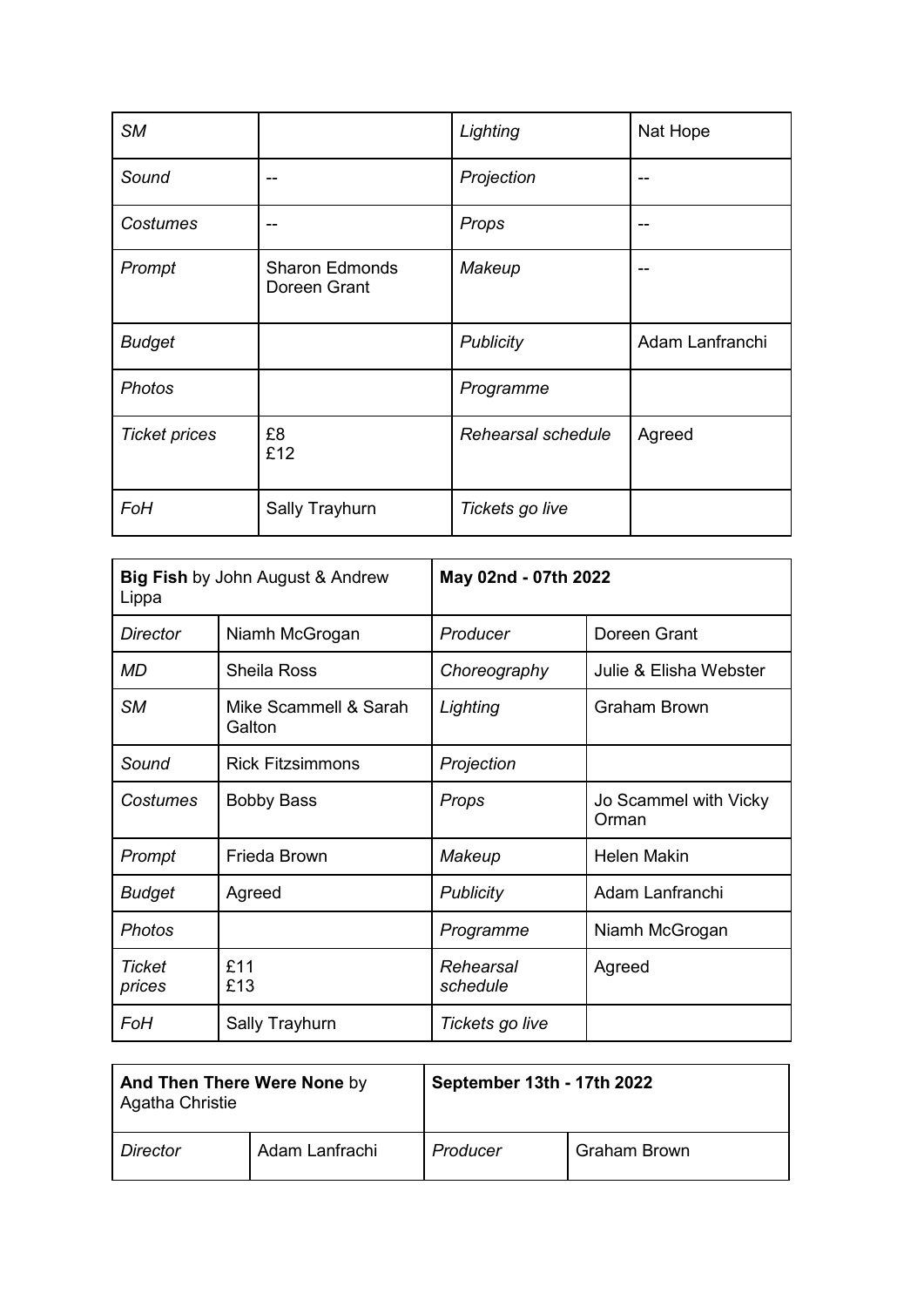| <b>SM</b>            | Emma Lanfranchi        | Voice coach           | Lois Harbinson                       |
|----------------------|------------------------|-----------------------|--------------------------------------|
| Sound                | <b>Adrian Mitchell</b> | Lighting              | <b>Graham Brown</b>                  |
| Costumes             | Louise Sansam          | Props                 | Jo Scammell, Vicky Orman<br>Sue King |
| Prompt               | Doreen Grant           | Makeup                | <b>Helen Makin</b>                   |
| <b>Budget</b>        | Agreed                 | <b>Publicity</b>      | Adam Lanfranchi                      |
| <b>Photos</b>        | <b>Greg Tresize</b>    | Programme             | Adam Lanfranchi                      |
| <b>Ticket prices</b> | £12<br>£10             | Rehearsal<br>schedule | Agreed                               |
| FoH                  | Sally Trayhurn         | Tickets go live       |                                      |

| The Wizard of Oz by L.Frank Baum |                   | December 2022      |                      |
|----------------------------------|-------------------|--------------------|----------------------|
| <b>Director</b>                  | <b>Bobby Bass</b> | Producer           | Niamh McGrogan       |
| <b>MD</b>                        | Sheila Ross       | Voice coach        |                      |
| <b>SM</b>                        |                   | Lighting           |                      |
| Sound                            |                   | Projection         |                      |
| Costumes                         | Nat Hope          | Props              | Lesley & Jo Scammell |
| Prompt                           |                   | Makeup             |                      |
| <b>Budget</b>                    |                   | <b>Publicity</b>   |                      |
| <b>Photos</b>                    |                   | Programme          | Ken Edmonds          |
| <b>Ticket prices</b>             |                   | Rehearsal schedule |                      |
| <b>FoH</b>                       |                   | Tickets go live    |                      |

### Proposed productions as of 06/09

| <b>Production and Proposer</b>                           | <b>Proposed dates</b> |
|----------------------------------------------------------|-----------------------|
| The Tempest by William<br>Shakespeare<br>Jonathan Sansam | September 2023        |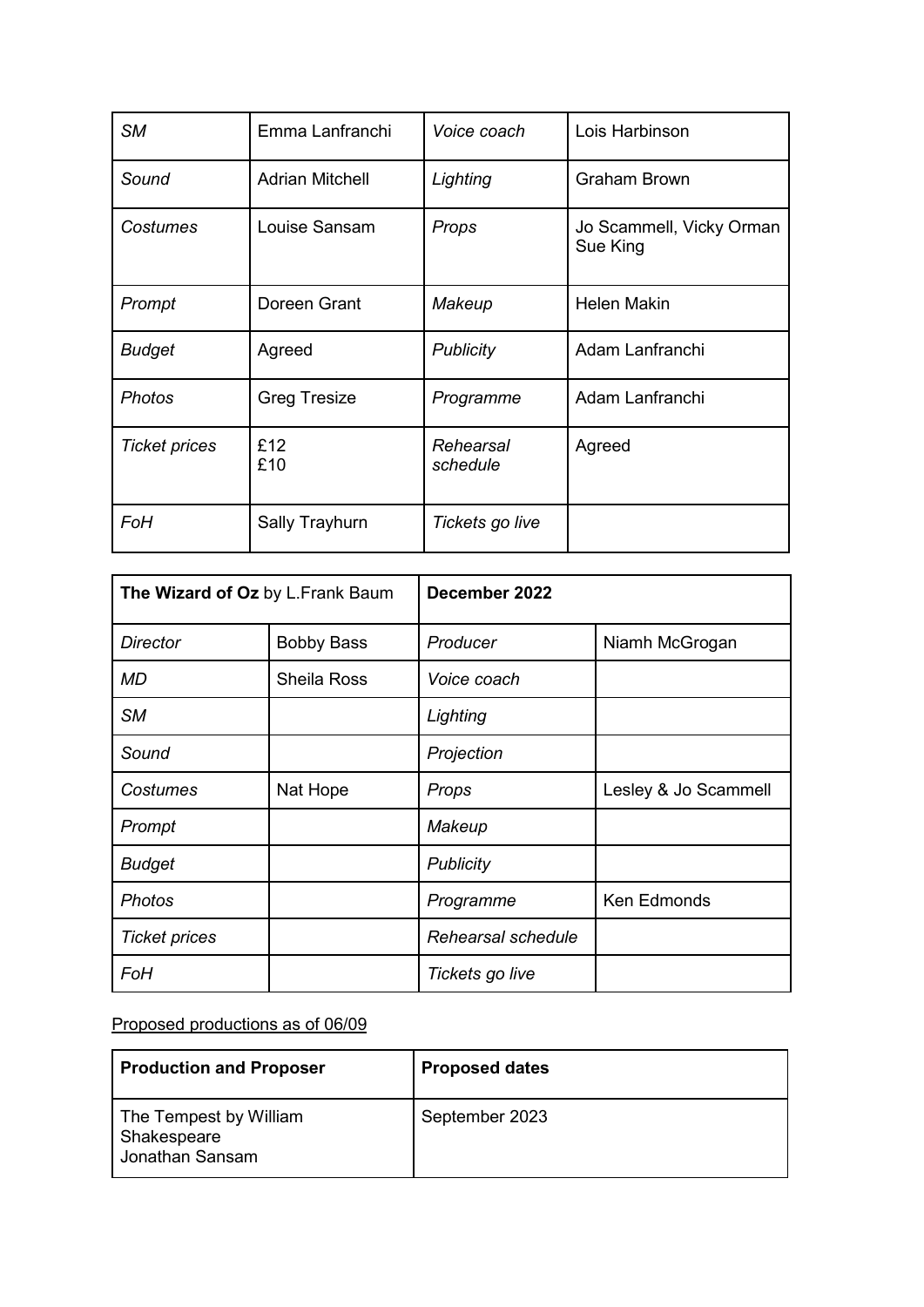| apply for licence and if is available<br>then will be unlikely to have been<br>requested by any other local group. If<br>we can get the licence, agreed to<br>move to May 2023. |
|---------------------------------------------------------------------------------------------------------------------------------------------------------------------------------|
|---------------------------------------------------------------------------------------------------------------------------------------------------------------------------------|

#### Training as of 06/09

| Item                              | <b>Actions/outcomes</b>                                          | Person<br>responsible |
|-----------------------------------|------------------------------------------------------------------|-----------------------|
| Personal licence<br>holder needed | NM has sourced a course. Will complete and   NM<br>do exam asap. |                       |
|                                   |                                                                  |                       |

#### Show reviews as of 06/09

| <b>Show</b>                    | <b>Review</b>                                                                                                                                                                                                                                                                                       | <b>Reviewed</b><br>by |
|--------------------------------|-----------------------------------------------------------------------------------------------------------------------------------------------------------------------------------------------------------------------------------------------------------------------------------------------------|-----------------------|
| TC: Play<br>that goes<br>wrong | Very clever, looked so amateur but was so professional                                                                                                                                                                                                                                              | <b>TC</b>             |
| Singing in<br>the Rain         | Starring Kevin Clifton. Very good, really good - can't go wrong!                                                                                                                                                                                                                                    |                       |
| Mary<br>Poppins                | Incredible - would see it over again and highly recommend.<br>Has the magic of the film e.g. cereal box falls over and cereal<br>falls out, she clicks her finger and the cereal goes back in and<br>the box stands up again. Also has a mop that moves around<br>stage by itself. Very impressive. |                       |
| Anything<br>Goes               | Starring Sutton Foster. Repeated standing ovations. Robert<br>Lindsay stole the show.                                                                                                                                                                                                               |                       |

Any other business as of 06/09

| <b>Item</b> | <b>Actions/outcomes</b> | <b>Person</b> |
|-------------|-------------------------|---------------|
|             |                         | responsible   |